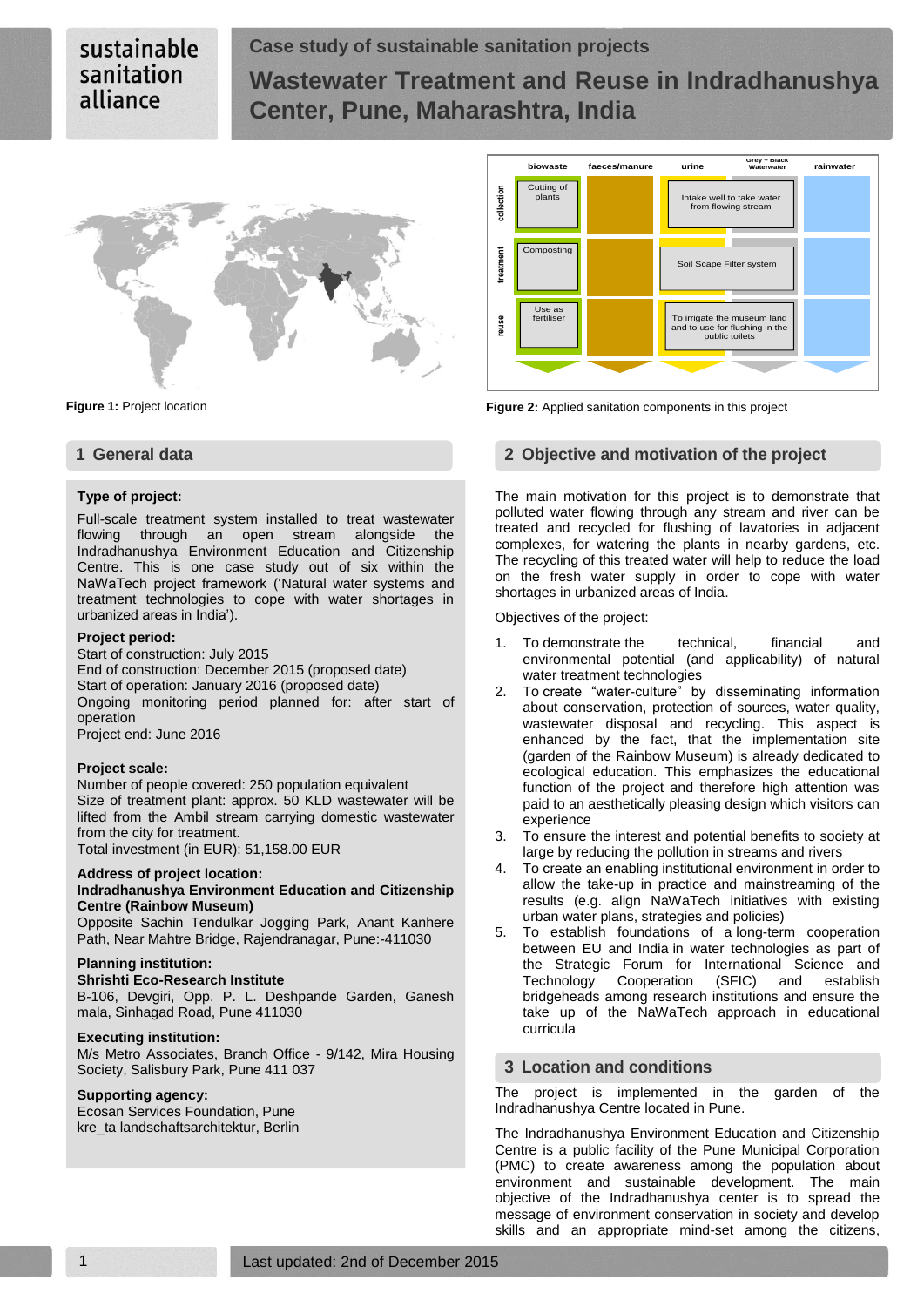# sustainable sanitation alliance

# **Case study of sustainable sanitation projects Wastewater Treatment and Reuse in Indradhanushya Center, Pune, Maharashtra, India**

improving their environmental literacy and the overall performance of the city.



**Figure 3:** Indradhanushya Citizenship Center, Pune (SERI, April  $2014$ 

More precisely, the Indradhanushya centre was selected within the overall NaWaTech project for installation of the **Eco-filtration Bank** system. The sewage contaminated Ambil stream flows through the heart of Pune city and encircles the elevated premises of the Indradhanushya building. It is 320 m upstream from the confluence of the Ambil stream with the Mutha River. The height of the Indradhanushya center is approx. 555 m above the mean sea level (MSL). The total plot area of the Indradhanusya Center is 3723.09  $\text{m}^2$ , whereas the area under green belt is 2457.85 m<sup>2</sup>.



**Figure 4:** Ambil stream encircling the Indradhanushya Centre, Pune (SERI, April 2014)

The Ambil stream (rivulet) drains a catchment of 30.02  $km^2$ . It is located to the south of Pune city between 18°23'40'' N to 18°30'33'' N latitudes and 73°50'20'' E to 73°53'30'' E longitudes.

The rivulet originates at an elevation of 1100 m above MSL near the off-shoot Western Ghats and flows towards a North North-West direction to join the Mutha River.



**Figure 5:** Catchment area of the Ambil Stream

The physiography in the upper catchment area is hilly and of undulating nature. A dendritic type of drainage pattern is observed as the rivulet flows through the basalt. The water from the upper catchment areas gets accumulated in a reservoir known as the Katraj Lake, from where the Ambil stream flows. The entire length of the Ambil stream from the outfall of the Katraj Lake to its confluence point is ca. 9.55 km.

The climate of Pune city features three distinct seasons: summer, rains and winter, as elsewhere in India. The average temperature of the hottest month (May) are between 23°C and 39°C with peaks of about 42°C. The same for the coldest month of December: range between 12°C and 30°C, with lowest about 5°C. The relative humidity ranges from 36% (March) to 81% (August). The annual rainfall as per IMD records is 700 mm per year; out of which 75% occurs in the four months from June to September (monsoon period).

The non-monsoon flow of the Ambil Stream is approx. 70 MLD. For the co-filtration bank system 50 KLD of wastewater will be taken for treatment and recycled for gardening and flushing purposes.

The population of Pune city is about  $3,115,431$  (2011 census). Pune city has a population density of  $12,000$  per km<sup>2</sup> according to the 2015 data of the PMC. The population density of the Ambil stream catchment area is about 3700 per  $km<sup>2</sup>$ .

Along the bank of the stream individual bungalows, housing societies, slum areas and some commercial complexes like malls, hospitals and banks etc. are located. Lower, middle and higher economy class communities, from all types of religion, are settled upstream to the treatment site. Agricultural land is available only in the upper catchment of the Ambil stream. Around the selected project site, only residential and commercial areas are situated.

Therefore, the Ambil stream is mainly drained with treated and untreated wastewater stemming from residential and slum areas situated along its banks.

The change in the land use pattern in the Ambil stream catchment in years 1991 and 2010 is given below.

**Table 1**: Change in land use pattern in Ambil stream catchment area

| Sr. no.       | Class                   | 1991 (%) | 2010(%) |
|---------------|-------------------------|----------|---------|
| 1             | <b>Water Surface</b>    | 0.75     | 0.66    |
| $\mathcal{P}$ | <b>Vegetation Cover</b> | 21.29    | 21.0    |
| 3             | Agriculture Land        | 0.79     | 0.91    |
| 4             | Barren Land             | 39.26    | 33.24   |
| -5            | Settlements             | 37.91    | 44.19   |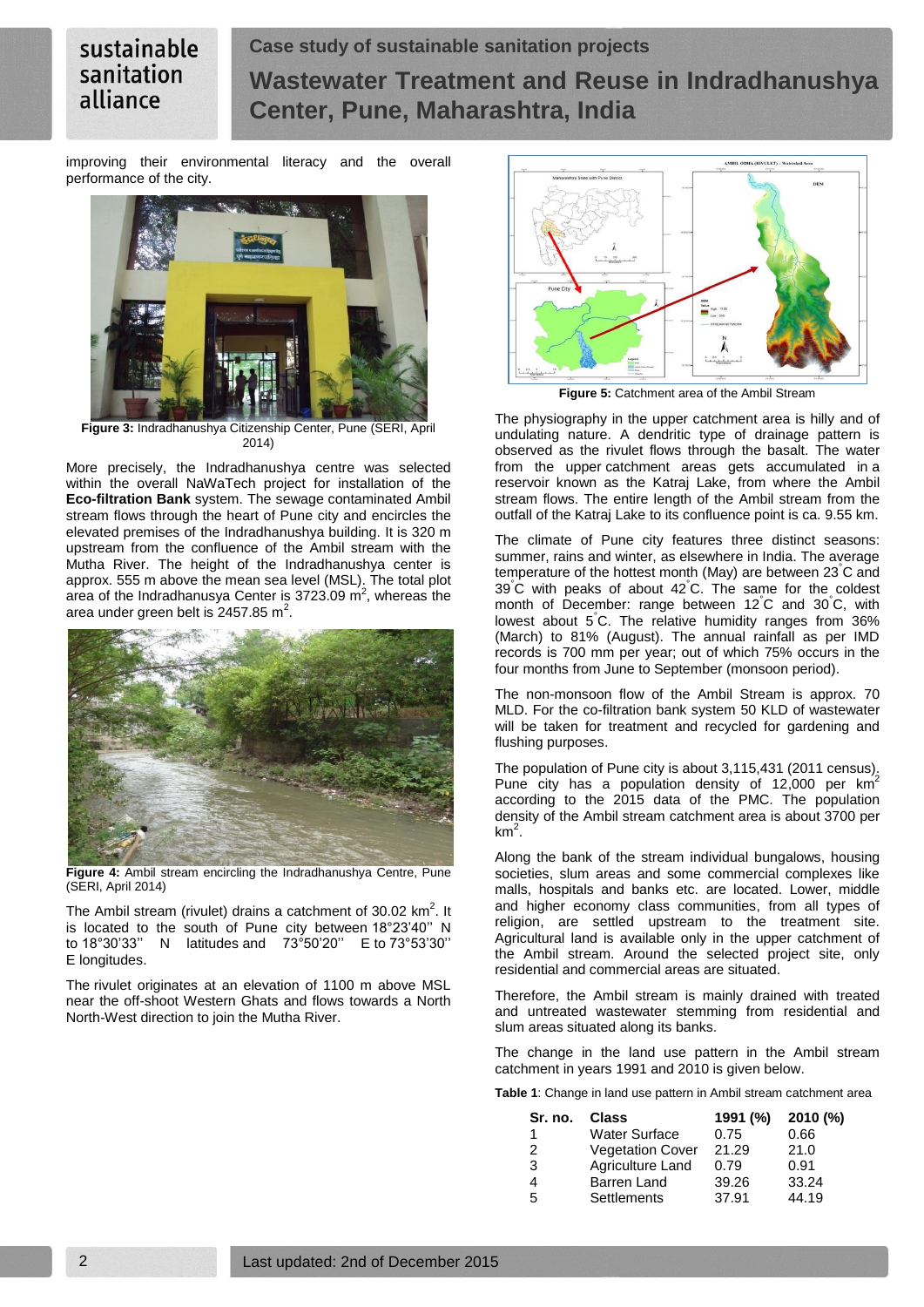# sustainable sanitation alliance

# **Case study of sustainable sanitation projects Wastewater Treatment and Reuse in Indradhanushya Center, Pune, Maharashtra, India**



**Figure 6:** Change in land use pattern in Ambil stream catchment area

The selected area for the installation of the treatment system within the Indradhanushya premises is actually a land fill site. Construction debris generated during the construction of the Indradhanushya Museum were disposed on the bank of the Ambil stream and then covered by plantation.



**Figure 7:** Soil strata of the selected treatment site (SERI, April 2014)

# **4 Project history**

The Indradhanushya project is one of six sites selected under the NaWatech project. Eco-filtration technology will be installed in the garden of the Indradhanushya centre in order to treat wastewater and recycle it for non-consumptive purposes. Shrishti Eco-Research Institute (SERI) and Ecosan Services Foundation (ESF), Pune are jointly working on this project.

Initially, two other locations were selected for project implementation besides the Indradhanushya centre, i.e. the Ram River near Ram Nagar and the Ambil stream near Babul Garden. After a site feasibility study, the Indradhanushya centre site was selected for implementation. Eco-filtration bank (EFB) technology, a horizontal filtration technique, was proposed to be the main technology installed for the treatment of the stream water, combined with medi-filter, mini–quay, and a green pitching system.

The installation was planned outside the actual Indradhanushya centre premises, very close to the bank of the Ambil stream but due to vandalism, theft, flash floods and dumping of solid waste issues, the exact location of treatment system was changed to inside the premises of the Indradhanushya centre. Hence, pumping of wastewater from the stream is a must and SERI's vertical eco-filtration technique (soil scape filter (SSF)) was elected after a joint visit of Indian and European NaWaTech partners in April 2014. Subsequently, the design was reworked in order to take into account these new developments.

Overall, the EFB system is comprised of screen, intake well, SSF and treated water pond. About 50  $\mathrm{m}^3$ /day water from the stream will be diverted into the intake well and treated in the SSF bed to yield approx. 40  $m^3$ /day clean water for gardening and toilet flushing. This system will demonstrate the utilization of contaminated stream water for non-consumptive uses, thereby reducing the pressure on freshwater demand.

Mid-April 2015 the tender notice was published for the execution of proposed treatment system and a contractor selected and the work issued in mid-June 2015. Construction was started in the last week of July and by mid-September 2015 the construction of the SSF beds and the treated water tank was completed. Due to heavy rains the construction of the intake well had to be delayed, however, it is estimated that by mid-December 2015 the entire site will be completed.

# **5 Technologies applied**

The selection of the technologies was based on the following considerations: no chemical additions, low electricity requirements and minimum maintenance. EFB (comprised of screen, intake well, SSFs, and treated water pond) fits these requirements being a cost effective technique consisting of natural materials which help forming biofilms useful for the biodegradation of pollutants.

The SSFs are the main treatment unit of this ecotechnological treatment system involving the filtration of wastewater through a biologically activated filtration medium supported by sand and gravel. It harnesses the ecological principles/processes of biodegradation, biotransformation and bioconversion at various trophic levels occurring in the detritus food chain by treating, transforming and detoxifying the pollutants using solar energy. Bio-fertilizers and treated water are the products of this process.



**Figure 8:** Cross section of soil scape filter units (SERI, 2014)

In SSFs a combination of green plants and bacterial cultures are used to remove organic matter and pollutants. SSF is a vertical eco-filtration system for water or wastewater working via layers of bio-active (i.e. biologically activated) soil including microbial consortia media such as ORGANOTREAT™ - developed from non-toxic and nonhazardous organic matters, bacterial cultures, and fragmented rock materials. As the wastewater passes through the different layers of biologically activated filtration media the pollutants are absorbed and degraded. This biodegradation process releases nutrients in simple forms which can be absorbed by the plants for their growth. Thus, no production of any kind of sludge occurs in this treatment system.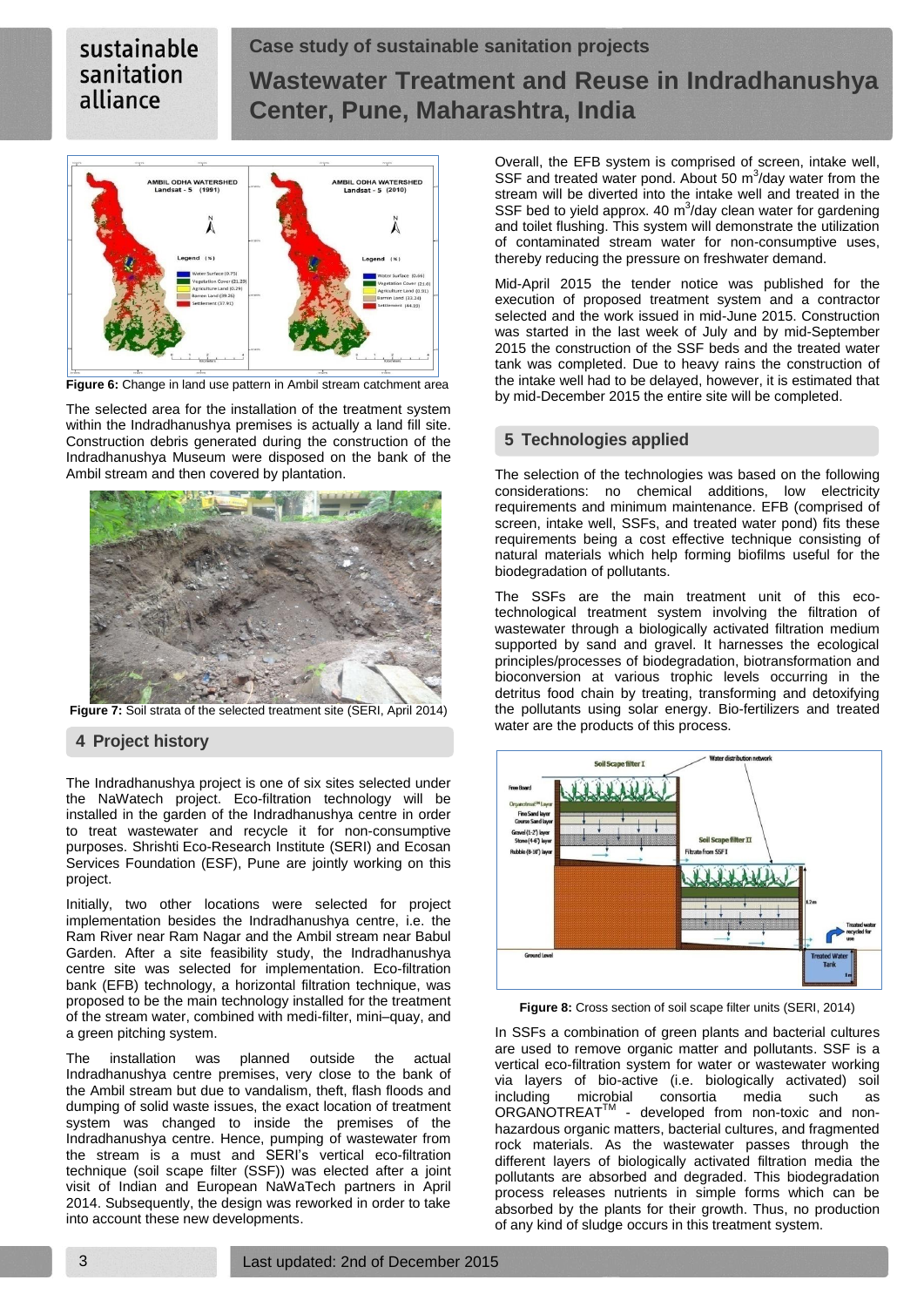#### sustainable **Case study of sustainable sanitation projects** sanitation **Wastewater Treatment and Reuse in Indradhanushya** alliance **Center, Pune, Maharashtra, India**

A pH range of 6 to 9 is acceptable for SSF systems. Due to the microbial action even heavy and toxic metal can be biodegraded, -transformed, or -converted. In SSF systems reduction of 99.9% fecal coliforms are commonly observed.

The SSF system requires unskilled, but trained personnel for routine operation and maintenance works. The whole system can function by gravity, except small pumps for the initial loading of wastewater onto the filter bed from the intake well, with measured flow for the designed time frame. There is no need of any chemicals for the process. Therefore, this system is an eco-friendly technique, requiring only little electricity, few routine maintenance works, and without the production of hazardous waste. Furthermore, it is suitable for any set of landscape, with population equivalents ranging from one family (4- 5 persons) to 1000 families. It is effective for the treatment of grey water and black water, separately or combined.

The surface area of the SSF bed is important and not the shape of the tanks, hence, the filter bed can be constructed in any size and shape (circular, rectangular, square, etc.) as per the general site condition.

A septic tank or holding tank is generally required as pretreatment for some retention of the wastewater (3–24 hours) before transferring it to the SSF bed, improving the efficiency and life-span of the system. At the Indradhanushya site, wastewater is collected from a stream, therefore, an intake well concept was selected in order to also reduce the amount of necessary pumping. The intake well consists of an inlet chamber with screen, conduit and collection/storage well. The collection well of the intake system has been designed to collect the desired amount of stream water.

The treated water can directly be used for gardening. However, in case the treated water is to be used for nonconsumptive purpose like flushing or washing an adequate post-treatment (such as dual media filtration and disinfection) is advisable. In Indradhanushya, the water will mostly be used for irrigation purposes, excess water will be used for toilet flushing adjacent to Indradhanushya site.

Average contaminant loads of the untreated wastewater and expected results after treatment are given in the table below.

| Parameter          | Average<br>values of<br>Ambil stream<br>water | Proposed<br>Treated<br>Effluent<br>Quality | Discharge<br>standards for<br>irrigation<br>water* |
|--------------------|-----------------------------------------------|--------------------------------------------|----------------------------------------------------|
| <b>TSS</b>         | 120 mg/l                                      | < 30                                       | 200                                                |
| <b>BOD</b>         | 140 mg/l                                      | < 30                                       | 100                                                |
| COD                | 260 mg/l                                      | < 80                                       | <b>NA</b>                                          |
| Oil & Greases      | $10$ mg/l                                     | Nil                                        | 10                                                 |
| Fecal<br>coliforms | $93 \times 10^{4}$<br>CFU/ml                  | Nil                                        | <b>NA</b>                                          |

\*as per Central Pollution Control Board (CPCB) standards (NA –Not Available)

However, exact water characteristics and the flow of the stream will vary daily and seasonally (as per the use of water).

# **6 Design information**

The proposed EFB system design consists of intake well, two linearly placed SSF (= main treatment) tanks and one treated water pool, integrated into the existing garden facilities. The system will treat 50 m<sup>3</sup>/day which will yield 40 m<sup>3</sup>/day treated water for irrigation and toilet flushing. Strong efforts were made to integrate the system aesthetically into the overall landscape design, particularly important as this site is a museum open to the general public.



**Figure 9:** Landscape design of the Indradhanushya project (Kre\_Ta, 2014)

The required quantity of contaminated water from the Ambil stream is diverted into the intake well by gravity. Water from the intake well is pumped out and distributed onto the SSF beds uniformly. The wastewater passes through the layers of the filter beds and, finally, the filtered water is collected in the treated water pond (by gravity). Prior to the intake well, a screen is installed to trap non-biodegradable floating solid waste flowing through the Ambil stream. The trapped solid waste will be collected daily and transported for dumping site.

The flow chart of the treatment system as given below.



### **The technical details are as follows:**

- a) Flow of Ambil Stream: 70 MLD (non-monsoon flow)
- b) Proposed quantity of wastewater to be treated: 50  $\text{m}^3$ /day
- c) Area requirement for SSF bed: 1  $m^2$  area for 1  $m^3$ sewage/day
- d) Details of SSF tanks: Two linearly placed tanks, 25 m<sup>2</sup> surface area for each tank with effective depth of each tank being 1.2 m (10 m Length x 2.5 m Width and 1.2 m Depth of each SSF bed)
- e) Type of treatment system: Primary and secondary treatment system
- f) BOD Load: 16- 30 mg/l per m<sup>2</sup> area
- g) HRT: Nil but filtration time ranges from 10 30 min
- h) Operation time of the system: 8 hours per day
- i) Quantity of treated water: 40  $m^3$ /day
- j) Quality of treated water: Complying with State and Central Regulatory Discharge Norms (reuse in land application and remaining for flushing purposes).

In general, the SSF tanks are made up of brick masonry with plastering and water proofing. However, as the site selected at the Indradhanushya premises is a land fill site, construction of all the required tanks used roller-compacted concrete (RCC) for structural stability.

The characteristics and flow of the stream will vary daily/seasonally as per the use of water. Percentage reductions regarding incoming pollutants after treatment lie in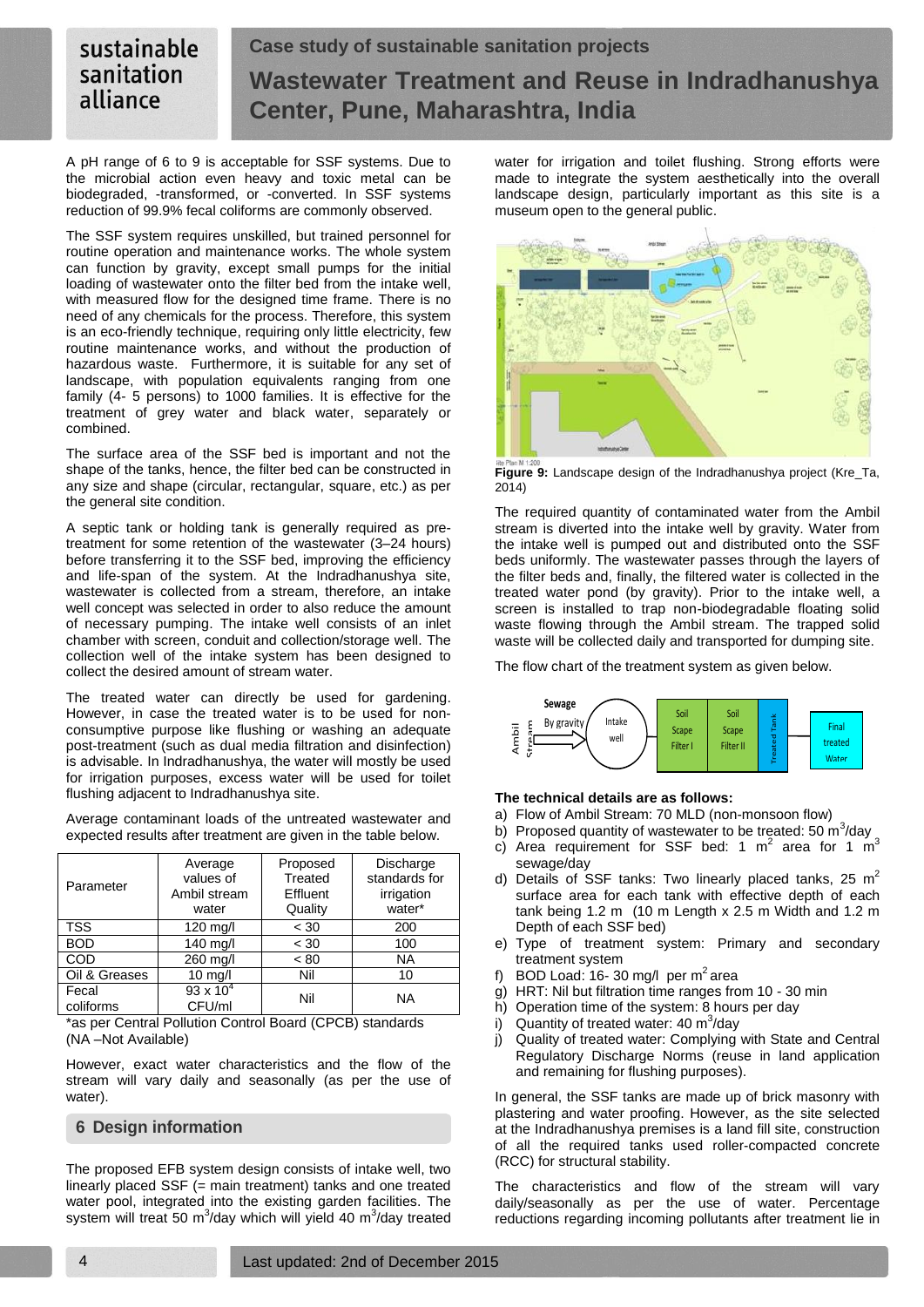#### sustainable **Case study of sustainable sanitation projects** sanitation **Wastewater Treatment and Reuse in Indradhanushya** alliance **Center, Pune, Maharashtra, India**

the range of 75-90% COD & BOD, 75-85% TSS, 99.9% faecal coliforms, while the DO level increases 8-10 times depending on the exact inlet characteristics of wastewater.

For the Indradhanushya site, a periodical analysis on inlet and outlet characteristics is planned to evaluate the performance of the system and the quality of the outlet water according to the following research and monitoring plan (to be executed until June 2016).

| <b>Parameters</b>     | <b>Sampling points</b>      | <b>Frequency</b> |
|-----------------------|-----------------------------|------------------|
| pН                    | Untreated and Treated water |                  |
| TSS, mg/L             | Untreated and Treated water | Once             |
| BOD <sub>5</sub> mg/L | Untreated and Treated water | every week       |
| COD, mg/L             | Untreated and Treated water |                  |
| $O & G,$ mg/L         | Untreated and Treated water |                  |
| E.coli                | Untreated and Treated water |                  |

# **7 Type and level of reuse**

The treated effluents (ca. 40 m $3/$ day) are stored in a separated treated water tank and will mostly be used for gardening purposes, while any excess water will be used for flushing.

Currently, freshwater is being used for gardening and flushing. In order to maintain the green cover at the Indradhanushya centre as well as the Sachin Tendulkar jogging track (opposite to the Indradhanushya centre) 12  $\rm m^3$ /day and 15  $\rm m^3$ /day of water, respectively, are required. The garden area of Indradhanushya and the jogging tract mainly feature small shrubs, big plants, flowering plants and lawn. Some plant species with their local and scientific name are given below.

| <b>Scientific name</b>  | <b>Local name</b> |
|-------------------------|-------------------|
| Tamarindus indica       | Chinch            |
| Leucaena leucocephala   | Subabhul          |
| Ficus glomerata         | Umber             |
| Ficus bengalensis       | Vad               |
| Mangifera indica        | Mango             |
| Azadirachta indica      | Neem              |
| Azadirachta indica      | Avala             |
| Alstonia Scolaris       | Saptaparni        |
| Lilium candidum L       | Lily              |
| Cestrum nocturnum       | Rat-rani          |
| Nyctanthes arbortristis | Parijatak         |
| Butea monosperma        | Palas             |

The remaining 10-15  $m^3$ /day of treated water will be used for toilet flushing adjacent to the Indradhanushya building. Therefore, around 40  $\text{m}^3$ /day of fresh water can be saved.

The cost economics under existing conditions indicate that the present cost of fresh water is  $\epsilon$  150/day per 50 m<sup>3</sup> and cost incurred for generating non-potable recyclable water for 50  $m<sup>3</sup>$ is  $€$  10/day. Therefore, the net savings in respect to flushing and gardening would be 150-10 =  $\epsilon$  140/day. This would ensure savings of  $\epsilon$ 140 x 365 =  $\epsilon$  51,100 per annum from a 50m<sup>3</sup>/d capacity wastewater treatment plant.

# **8 Further project components**

Fast growing Indian cities not only require sustainable and cost-effective technologies, there is also a need of having institutional platforms which can bring all the stakeholders together in order to create social engineering and awareness for the technologies and overall environment and urban water management.

The well-defined objectives of the NaWaTech project and the integrated networking opportunities for stakeholders and innovators within the project framework contribute a lot to forming new and fostering existing networks for knowledge sharing, trouble shooting, service provision, etc. – important for both research and business.

Research activities will help to develop documentation and to study the replicability, suitability and benefits of the technologies in different environmental conditions addressing issues such as impact on fresh water demand, biodiversity, cost-effectiveness, etc. Alongside the research, the key component of SME training and promotion in this project will lead to the implementation of further, result-oriented and sustainable solutions addressing local problems. Combined, such actions will directly help decision makers to be in a better position to plan appropriate future urban water management and select proper technologies or combinations of technologies.

# **9 Costs and economics**

Information regarding capital costs and operation and maintenance costs is illustrated below.

| a) Capital Cost: Total project cost in EUR: 51,158.00 EUR |
|-----------------------------------------------------------|
|-----------------------------------------------------------|

| Unit                     | <b>Function</b>   | <b>Cost in EUR</b> |  |  |
|--------------------------|-------------------|--------------------|--|--|
| Intake well              | Collection system | 23.038.00          |  |  |
| SSF bed   &              | Treatment unit    | 15.090.00          |  |  |
| Treated water pond       | Storage facility  | 5.920.00           |  |  |
| Organotreat™ - Bacterial | Degradation of    | 7,110.00           |  |  |
| Consortia for SSF system | pollutants        |                    |  |  |

**Table 2:** Capital cost (in EUR) for treatment system installation in Indradhanushya Cente, Pune

### **b) Operation & Maintenance Expenditure**

| <b>Description</b>                                                         | Unit             | Cost / month<br>in EUR |
|----------------------------------------------------------------------------|------------------|------------------------|
| Unskilled (but trained)<br>person for routine<br>operations                | 1 person / month | 80.00                  |
| Electricity for pumps                                                      | per month        | 25.00                  |
| Sampling & analysis:<br>one set of untreated &<br>treated samples per week | 175.00           |                        |
| <b>Operation &amp; Maintenance cost /month</b>                             | 280.00           |                        |
| Ournation O Melutenense seet broom                                         | .                |                        |

**Operation & Maintenance cost /year 3,360.00**

**Table 3:** O&M cost (in EUR) for treatment system installation in Indradhanushya Center, Pune

# **10 Operation and maintenance**

The SSF system requires unskilled but trained personnel for routine operation and maintenance (O&M). SERI will train the personnel of Indradhanushya who will be responsible for the management of the system after installation. SERI will prepare an O&M Manual and Safety Plan with the necessary instructions for the management of the plant and for troubleshooting.

Normal maintenance of pumps and motors following manufacturer instructions is required as well. The PMC should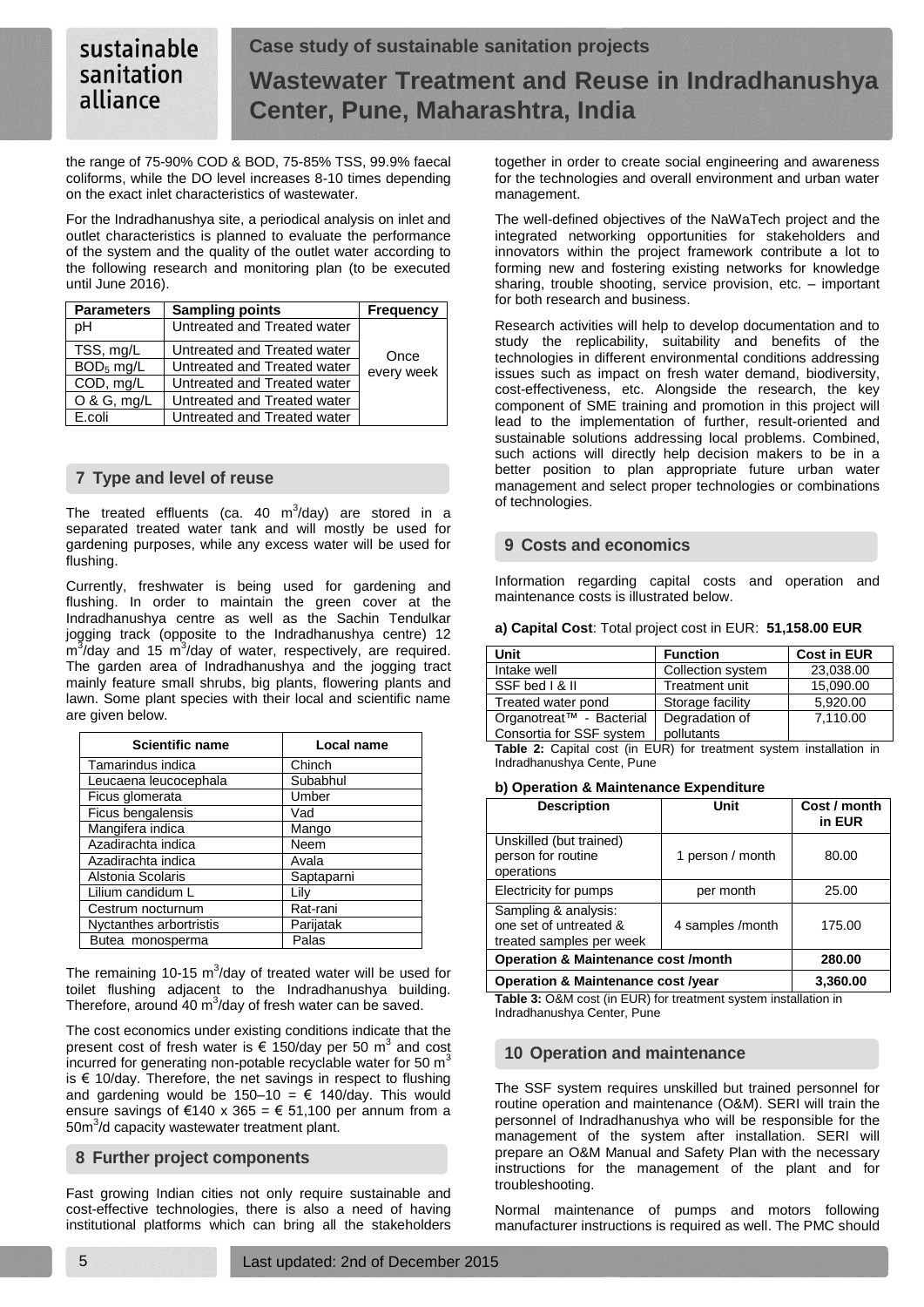#### sustainable **Case study of sustainable sanitation projects** sanitation **Wastewater Treatment and Reuse in Indradhanushya** alliance **Center, Pune, Maharashtra, India**

carry out periodic analysis of the incoming and treated water to monitor changes in the process which will help in trouble shooting (after the project ends).

With regards to the intake well, maintenance activities are mainly related to the removal of silt deposited in the collection well. The institutions responsible for the coordination of the safety planning process (planning, implementation, revision) are SERI and ESF during the project duration, and Indradhanushya staff after hand-over. Furthermore, SERI is responsible for the performance of foreseen analyses for three months after commissioning of the system.

The maintenance schedule for the EFB system is given below.

|               | <b>Activities</b>                                | <b>Frequency</b>      | <b>Responsibilities</b>                              |
|---------------|--------------------------------------------------|-----------------------|------------------------------------------------------|
| $\mathbf 1$ . | Removal<br>οf<br>debris<br>from<br>metal screens | Daily                 | Local authority <i>i.e.</i><br><b>Pune Municipal</b> |
| 2             | Cleaning<br>οf<br>intake well                    | Twice<br>a<br>month   | Corporation will<br>appoint person                   |
| 3.            | Trimming<br>/uprooting<br>οf<br>plantation       | Once in 2-3<br>months | (Male / Female)<br>for maintenance                   |

**Table 4:** Maintenance schedule for EFB system

Operation and maintenance of the treatment system can be handled by trained unskilled labour (male or female).

# **11 Practical experience and lessons learnt**

The Indradhanushya project site is yet to be completed. But SERI has installed many similar types of treatment plants all around India. Hence, some valuable experiences are described accordingly.

This system can be used for any type of terrain or in geographical conditions, in rural and urban regions. The soil strata of the selected location can provide input on which construction material the tanks should be made of (stone or brick or RCC construction). The selection of the exact treatment location is very important, because it is directly related to the structural stability of the treatment units. Land filled sites increase the construction costs. If possible, gravity benefits should be exploited, as hereby the use of pumps can be avoided.

Maintaining a proper slope inside the filter bed is vital: in case the slope is not maintained properly, water can stagnate, generating anaerobic condition and creating odour problems.

The layering of SSF system is a further very crucial part in the commissioning as it is directly related to the treatment efficiency. After layering of each supportive material the layer needs to be washed thoroughly with fresh water to remove any type of dust, contaminants particles, etc. Each layer of supportive material needs to be spread uniformly avoiding gaps which otherwise can lead to chocking of the soil gradient and will subsequently reduce the efficiency of filtration and treatment. Thus, properly trained person are needed for layering.

Daily operation and maintenance of the treatment system can be handled by unskilled labour with proper training. A maintenance manual with troubleshooting action needs to be provided.

With regards to the design of the intake well, flow variations and a contour survey of the selected stretch of stream is a

must. The connecting conduit should be above the bottom of the stream to prevent entry of silt. Furthermore, it should be kept 1m below the top surface of the water in order to avoid entry of floating particles. The velocity of water should be maintained. Periodic cleaning and silt removal from the intake well chamber is vital, as these reduce the storage capacity of the intake well. Daily removal of solid wastes trapped in the screen is necessary as well, as otherwise the screen pores may clog, affecting the water flow.

In the scheduling of the work activities the monsoon season has to be taken in account: from July to end of September it may be very difficult to perform certain activities, especially excavation, water-proofing and concrete works.

At the Indradhanushya site, the role of a landscape architect could only be marginally considered mainly due to lack of funds. However, planning for landscaping would be very useful to increase the aesthetical value of the surrounding area of the project site.

# **12 Sustainability assessment and long-term impacts**

A basic assessment (Table 5) was carried out to indicate in which of the five sustainability criteria for sanitation (according to the SuSanA Vision Document 1) this project has its strengths and which aspects were not emphasised (weaknesses).

**Table 5:** Qualitative indication of sustainability of system. A cross in the respective column shows assessment of the relative sustainability of project (+ means: strong point of project; o means: average strength for this aspect and – means: no emphasis on this aspect for this project.

|                                          | collection<br>and<br>transport |   | treatment |   | transport<br>and<br>reuse |   |   |   |  |
|------------------------------------------|--------------------------------|---|-----------|---|---------------------------|---|---|---|--|
| Sustainability criteria:                 | +                              | ი |           | + | ი                         |   | + | o |  |
| health and<br>hygiene                    | x                              |   |           | Χ |                           |   |   | X |  |
| • environmental and<br>natural resources | x                              |   |           | X |                           |   | Χ |   |  |
| • technology and<br>operation            | x                              |   |           | Χ |                           |   | Χ |   |  |
| finance and<br>economics                 |                                |   | X         |   |                           | X |   |   |  |
| • socio-cultural and<br>institutional    |                                |   |           | Χ |                           |   | X |   |  |